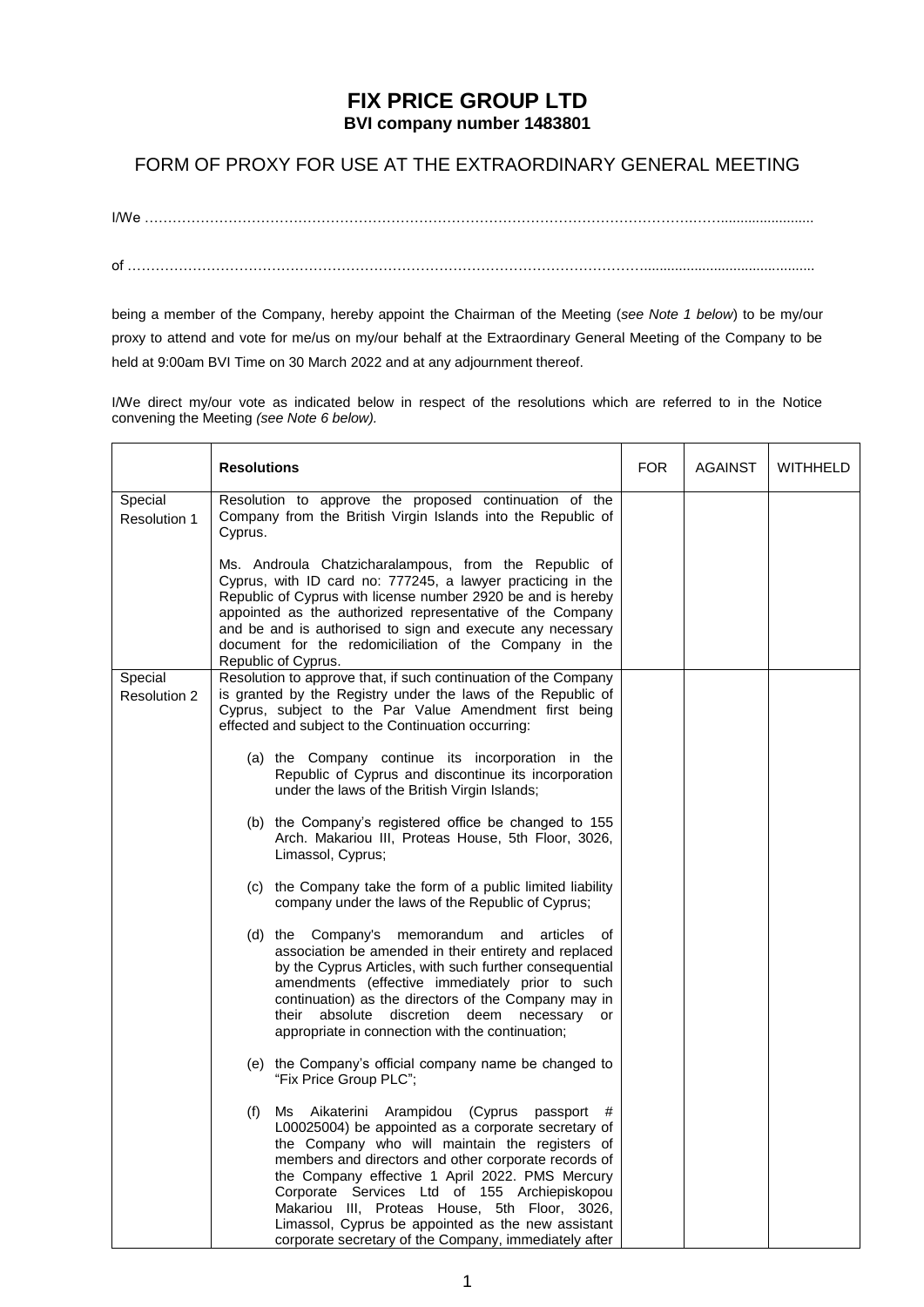|                                | the continuation of the Company in the Republic of<br>Cyprus;                                                                                                                                                                                                                                                                                                                                                                                                                                                                                                 |
|--------------------------------|---------------------------------------------------------------------------------------------------------------------------------------------------------------------------------------------------------------------------------------------------------------------------------------------------------------------------------------------------------------------------------------------------------------------------------------------------------------------------------------------------------------------------------------------------------------|
|                                | (g) the directors of the Company be and hereby are<br>authorised to do any and all things necessary to effect<br>the registration of the continuation of the Company<br>into the Republic of Cyprus;                                                                                                                                                                                                                                                                                                                                                          |
|                                | (h) the registered agent of the Company in the British<br>Virgin Islands, Conyers Trust Company (BVI) Limited,<br>be and is hereby authorised to do any and all things<br>necessary to give effect to the foregoing resolutions<br>including<br>notification<br>of the<br>the<br>proposed<br>redomiciliation and such filings required by the laws of<br>the British Virgin Islands to be made at the Registry of<br>Corporate Affairs in the British Virgin Islands; and                                                                                     |
|                                | As noted in Special Resolution 1, Ms. Androula<br>(i)<br>Chatzicharalampous, from the Republic of Cyprus,<br>with ID card no: 777245, a lawyer practicing in the<br>Republic of Cyprus with license number 2920 be and<br>is hereby appointed as the authorized representative<br>of the Company and be and is authorised to sign and<br>document<br>execute<br>any<br>necessary<br>for<br>the<br>redomiciliation of the Company in the Republic of<br>Cyprus.                                                                                                |
| Soecial<br><b>Resolution 3</b> | Resolution to approve the Par Value Amendment and to<br>authorise and instruct the registered agent of the Company to<br>immediately make all such filings with the Registrar of<br>Corporate Affairs in the British Virgin Islands to reflect the Par<br>Value Amendment (either by filing notice of the Par Value<br>Amendment pursuant to Section 13(1)(a) of the BVI Business<br>Companies Act, 2004 (as amended) (the "Act") or an amended<br>and restated version of the Company's memorandum and<br>articles pursuant to Section 13(1)(b) of the Act). |
| Special<br>Resolution 4        | Resolution to re-elect, with effect from the moment the Cyprus<br>Articles come into force, each current Director (i.e., Dmitry<br>Nikolaevich Kirsanov, Alexander Anatolievich Tynkovan,<br>Gregor William Mowat, Elena Titova, Alexey Makhnev, Sergei<br>Aleksandrovich Lomakin and Artem Karenovich Khachatryan)<br>to the Board of Directors until the next Annual General Meeting.                                                                                                                                                                       |
|                                |                                                                                                                                                                                                                                                                                                                                                                                                                                                                                                                                                               |

Signed this ……. day of ……………….. 2022

Signature: ……………………………………….………………

Member

**Please tick here if you are appointing more than one proxy.**

**Number of shares proxy appointed over.**